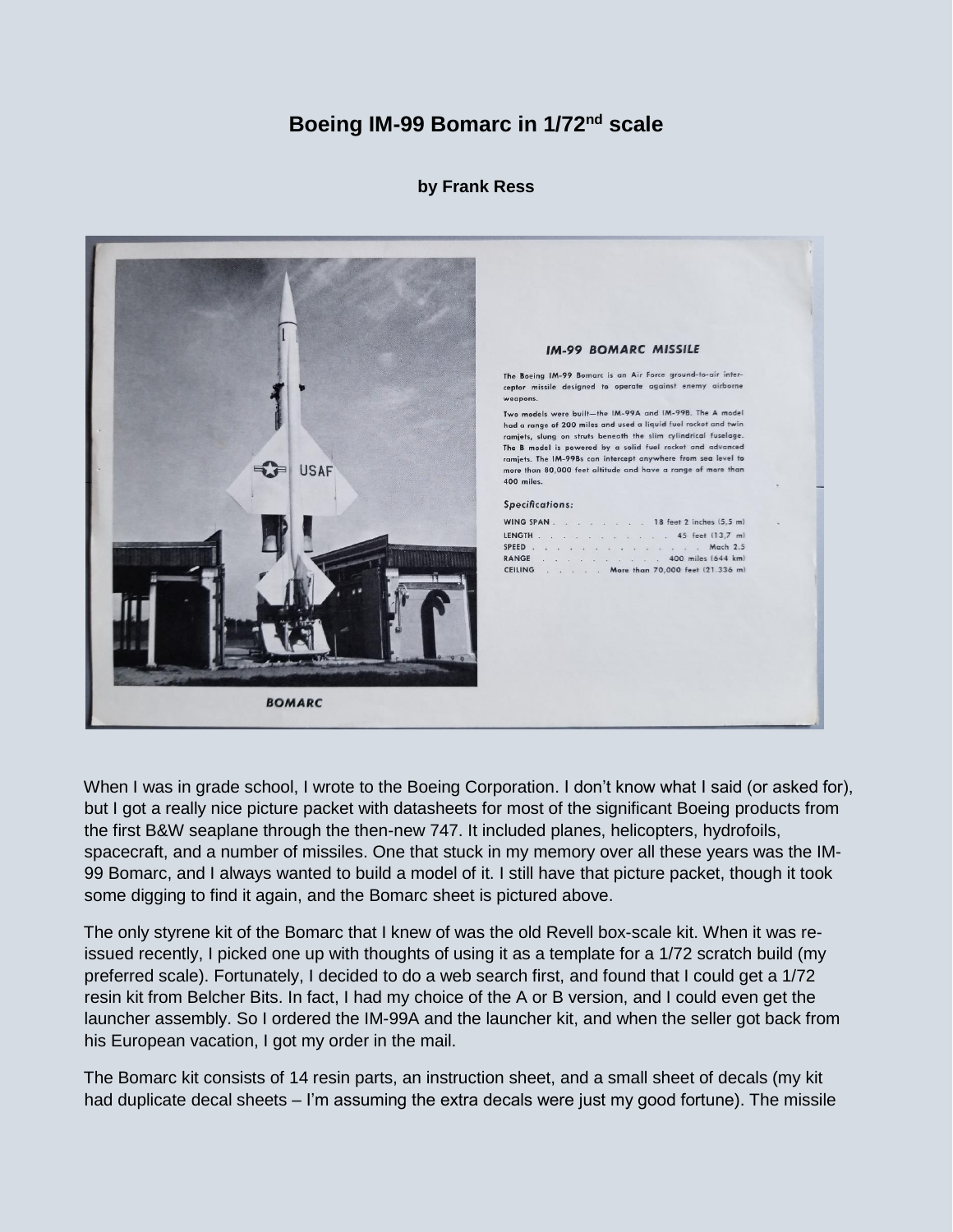body consists of the body tube, a nose cone, and a nozzle. The wings are a single part each, and there are 3 tail surfaces. The jet pods are 3 parts each – a body with the pylon to attach the pod to the body tube, an inlet nozzle, and a tail cone.

Since this is a resin kit, I expected something more demanding than an injection-molded version, but overall I was pleased with the quality. There are relatively few voids and molding flaws that need correction, and the overall engineering is impressive for something short-run. There are even very finely molded recessed panel lines to provide some surface interest for the finished model.

There was some warping in the vertical stabilizer, which I easily corrected by submerging the warped section in hot water and gently straightening the part with my fingers until it cooled in the proper shape.

Where cylindrical parts join (tail cone and nosecone to body and tail cones to ramjets), rather than simple butt joints, there are well-fitting lap joints (see picture). I had to clean up the inside corners of one or two of the sockets for a good fit, but once that's done the parts mate snugly.



The nose cone required little work to fill or shape. In fact, once attached to the body tube, it was only necessary to sand it lightly to smooth the joint between the parts.

The tail cones, on the other hand, required a little more work. All had areas that needed some filling and sanding to achieve an even shape, and to thin out the trailing edges of the nozzles. I decided to center drill each of these and insert the end of a toothpick to make a shaft, then chuck the shaft in my Dremel to spin, shape, and sand each part. I used a combination of hand-held shaping bits, sanding sticks, and sandpaper while spinning the part at a relatively low speed setting on the Dremel.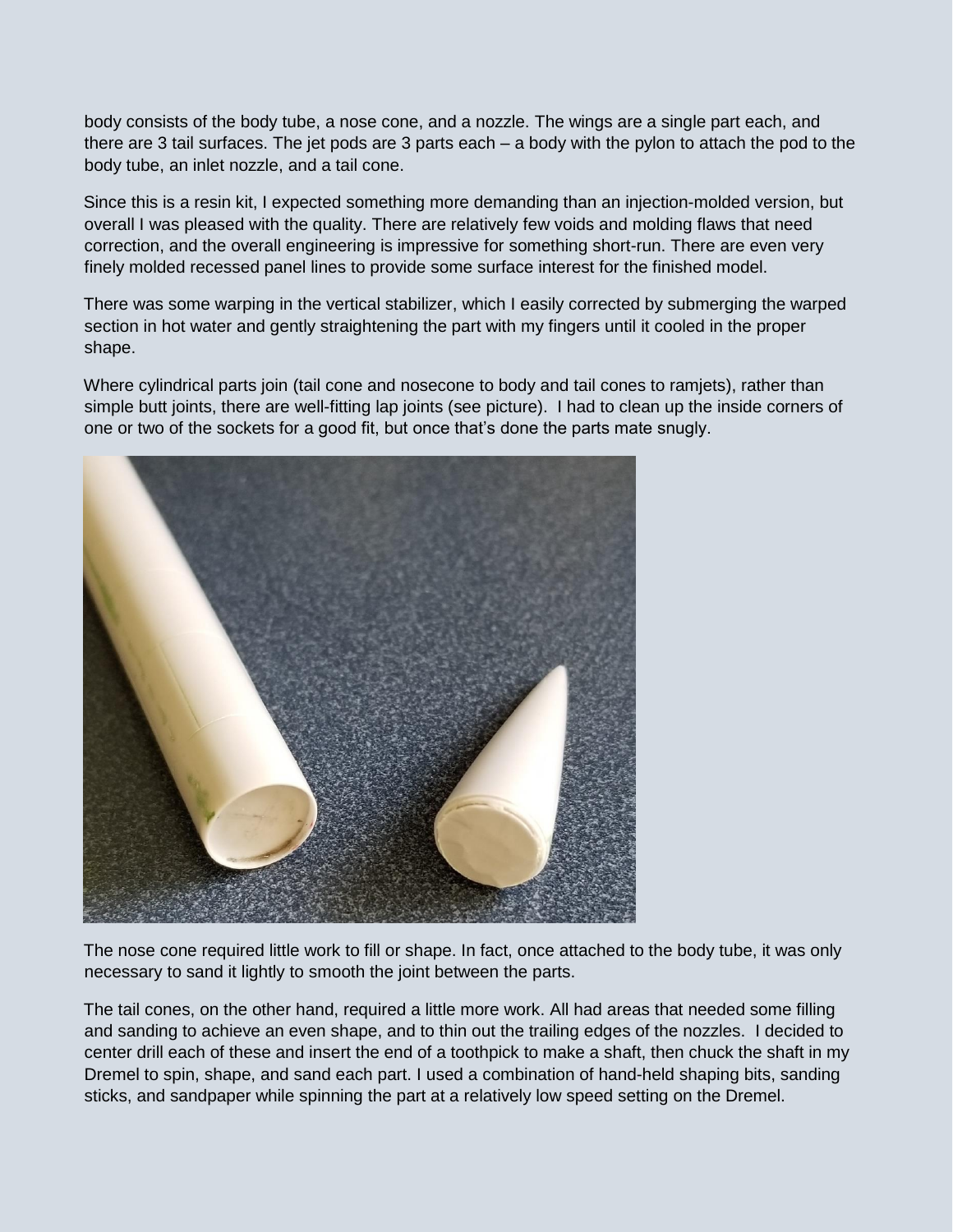

Unlike the cylindrical parts with their more complicated mating surfaces that insured proper alignment, the wings and control surfaces lacked much guidance for placement on the missile body. There's a small dimple on either side of the spine to guide the placement of the wing. There was a corresponding dimple on each wing, and the instructions suggested drilling each part to allow placement of a short length of rod to aid in wing attachment. The instructions also note that the dimples on the body are 5mm too far forward, which is something of an advantage, since their value as a point of reference won't be disturbed when drilling through the body to insert the rod.

Since the wings and horizontal tail surfaces are mounted in line with one another, the wing mounting mark should be used to guide placement of the horizontal stabilizers, too. I chose to locate and drill to insert similar rods for attachment of all tail control surfaces, as well. See pictures below that display the attachment of these parts.

(End of review, part 1)